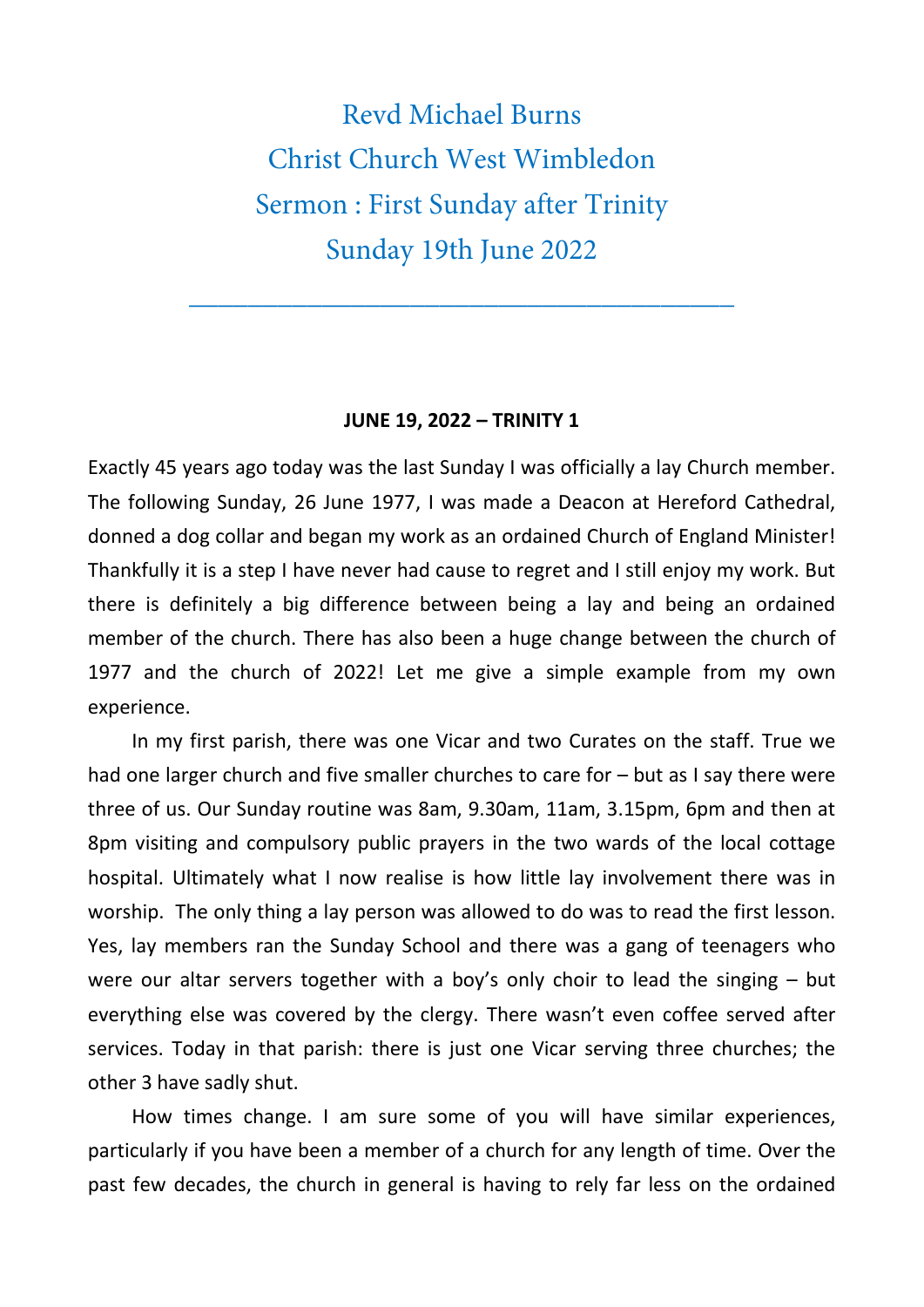clergy and more on lay members of the church taking on leadership roles. Yes, it is true that vocations to the ordained ministry have been holding up reasonably well in the last few years – but nevertheless there are not enough to go around. Add to that mix the consequences of the recent Covid pandemic which has seen a significant drop in income all round – and the Church of England, along with all other faiths, is feeling the pinch. Indeed, in some Dioceses, there has been a halt in filling vacant parishes. Here in Southwark the picture is thankfully not so bleak – but there is still pressure.

So it is that the Bishop of Southwark has launched what he has called 'The Season of Lay Ministries', starting today and running till mid-July. He writes that 'this season of lay ministries is a good time to thank those involved in the many tasks that are undertaken to ensure the smooth running of the parish, its services and pastoral care. We are greatly blessed here in the Diocese with so many people who are willing to give of their time and their abilities to ensure that God's Good News is shared widely'. He continues: 'I give thanks for all that they do and trust that this time will be of great encouragement to them'. So can I personally take this opportunity to thank all of you for all you give to this church in so many different ways. I value very greatly the involvement of everyone who gives of their times and gifts so generously. Thank you.

But of course, that is not all. The other strand of this season is to encourage and help others to think about exploring what God might be calling them to do  $$ and there is lots of information available on what lay ministries are available. There are some leaflets on the table and on the Diocesan website. Two obvious ones are the lay ministry of being a trained Reader or Lay Minister– as Flis and Farhad are – or by being a Southwark Pastoral Auxiliary as Sarah Castle, until recently, was. Of course, both of these require a good deal of commitment in terms of training and so on – but it is never too early to pray for new people to think about offering themselves for such important ministries. Yes, it is inevitable that those two examples are pretty public and naturally such ministry is not for everyone. But there are lots of more local tasks which are needed for the parish to run. I think back 45 years and wish that those Shropshire churches had all arranged after service coffee – a ministry so important!